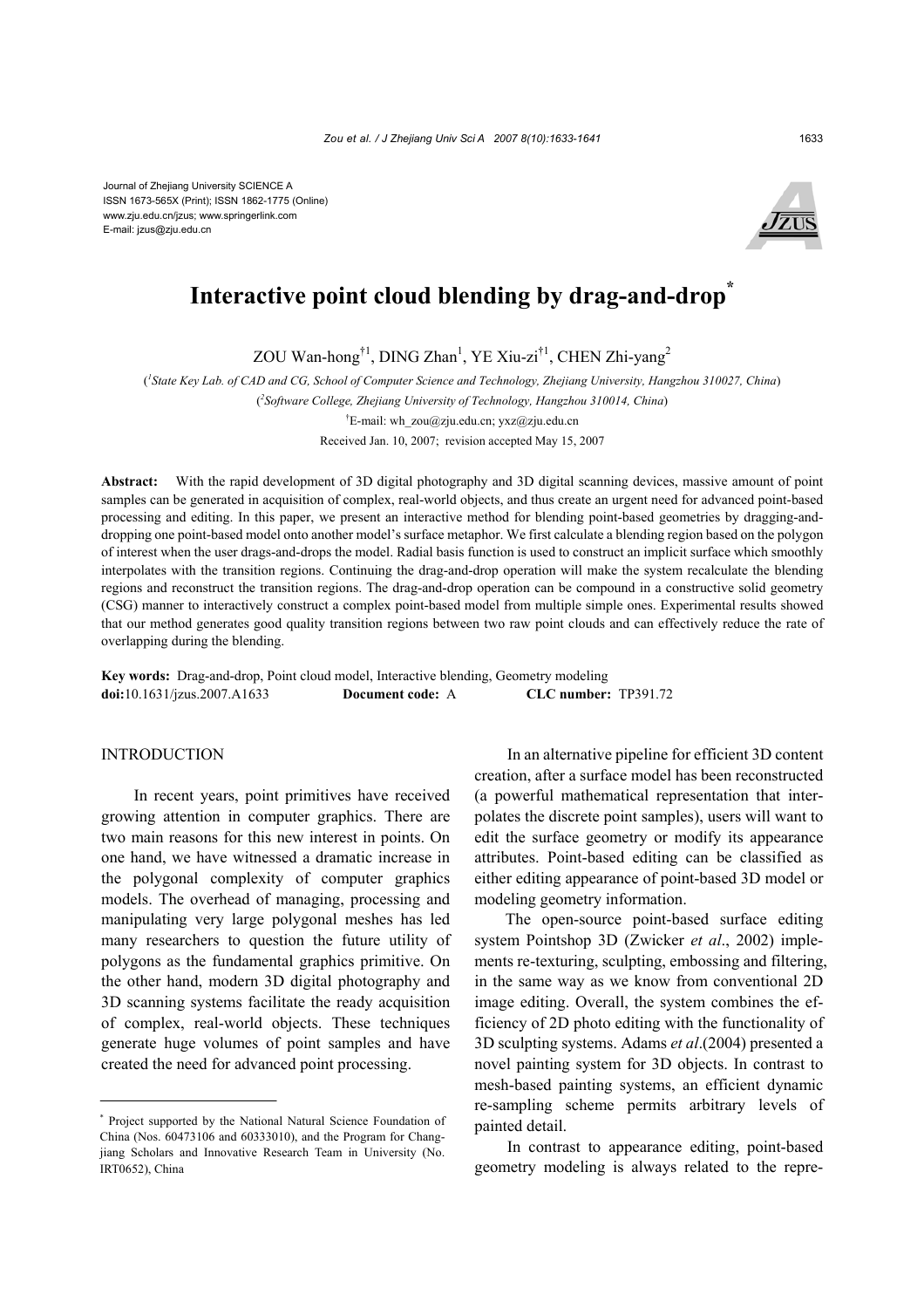sentation of point-based surface. Combining with the particle sampling technique, Radial basis function (RBF) based implicit surface representation of point sampled surface was presented by Turk and O'Brien (2002). They described some basic low-level operations such as moving a point, adding a point, or changing a normal, which can be used to get freeform modeling, with high-level operations such as Boolean operation and blending also being introduced. Because their point-sampled surface representation is not efficient, Turk and O'Brien (2002)'s modeling system is slow and cannot provide interactive frame rates after surface changes. Based on a new pointbased rendering algorithm, Reuter *et al*.(2003) implemented a system rendering in a view-dependent manner without the creation of a polygonal mesh representation for implicit surface. This enhancement eventually enables interactive modeling of the entire surface. More recent work on RBF based implicit surface geometry modeling was introduced by Botsch and Kobbelt (2005), who proposed to use tri-harmonic RBFs for real-time freeform shape editing. An incremental least-square method enables approximate solution of the linear systems involved in a robust and efficient manner, and by pre-computing a special set of deformation basis functions we can significantly reduce the per-frame costs. Moreover, evaluating these linear basis functions on the GPU finally allows them to deform highly complex polygon meshes or point-based models at a rate of 30 M vertices or 13 M splats per second, respectively.

The moving least-squares (MLS) surfaces of (Levin, 2003) provide an approximating or interpolating surface for a given set of point samples by local higher order polynomials and was first applied to point-based methods by Alexa *et al*.(2001; 2003). Based on a new representation of point-based surface by combining unstructured point clouds with MLS surface, Pauly *et al*.(2003) introduced a shape modeling system that enables the designer to perform large constrained deformations as well as Boolean operations on arbitrarily shaped objects.

Found upon the rigorous mathematics of Riemann surface theory and Hodge theory, Guo *et al*.(2006) presented global parameterization for point-based geometry. Within their parameterization framework, any well-sampled point surface is functionally equivalent to a manifold, enabling popular and powerful surface-based modeling and physicallybased simulation tools to be readily adapted for point geometry processing and animation.

Geometry modeling independent of point-based surface representation was presented in (Adams and Dutre, 2003a), where an algorithm to perform interactive Boolean operations on free-form solids bounded by surfels is proposed. After constructing an adaptive three-color octrees, Yang *et al*.(2005) presented a more robust Boolean operation for general point-based geometry including noisy point models, non-uniform sampled and different sampling resolution point models.

Adams and Dutre (2003b) proposed a method for blending two point set surface by a smooth operation. Their smooth operation is simple but it works as a post process of the complicated Boolean operation and needs much information from the Boolean operation. Pauly *et al*.(2003) also implemented an adaptation of oriented particles to smooth out the sharp creases created by Boolean operations. But their method is hard to implement. Although blending or fusion is always used to smooth the objects after Boolean operation in point-based geometry, it can be considered as new modeling tools by "cutting" and "pasting" several models into one model in meshbased geometry (Liu *et al*., 2005; Jin *et al*., 2006). Jin *et al*.(2006) presented a new method for mesh fusion. After converting the sections with boundaries of the under-fusing meshes into implicit representations, an implicit transition surface is created based on cubic Hermit blending to join the sections together while maintaining the smoothness along the boundaries. Finally, the implicit surface is tessellated to form a resultant mesh. Besides mesh fusion, Fang *et al*.(2000) proposed volume fusion and volume graphics, the voxelization algorithms can be integrated into a more systematic volume fusion system that provides a uniform framework for the interactive modeling and rendering of volumetric scenes.

In this paper, we present an interactive method for blending point-based geometries by draggingand-dropping one point-based model onto another model's surface metaphor. RBF is used to construct an implicit surface to smoothly interpolate the transition regions. The drag-and-drop operation can be compound in a CSG (constructive solid geometry) manner to interactively construct a complex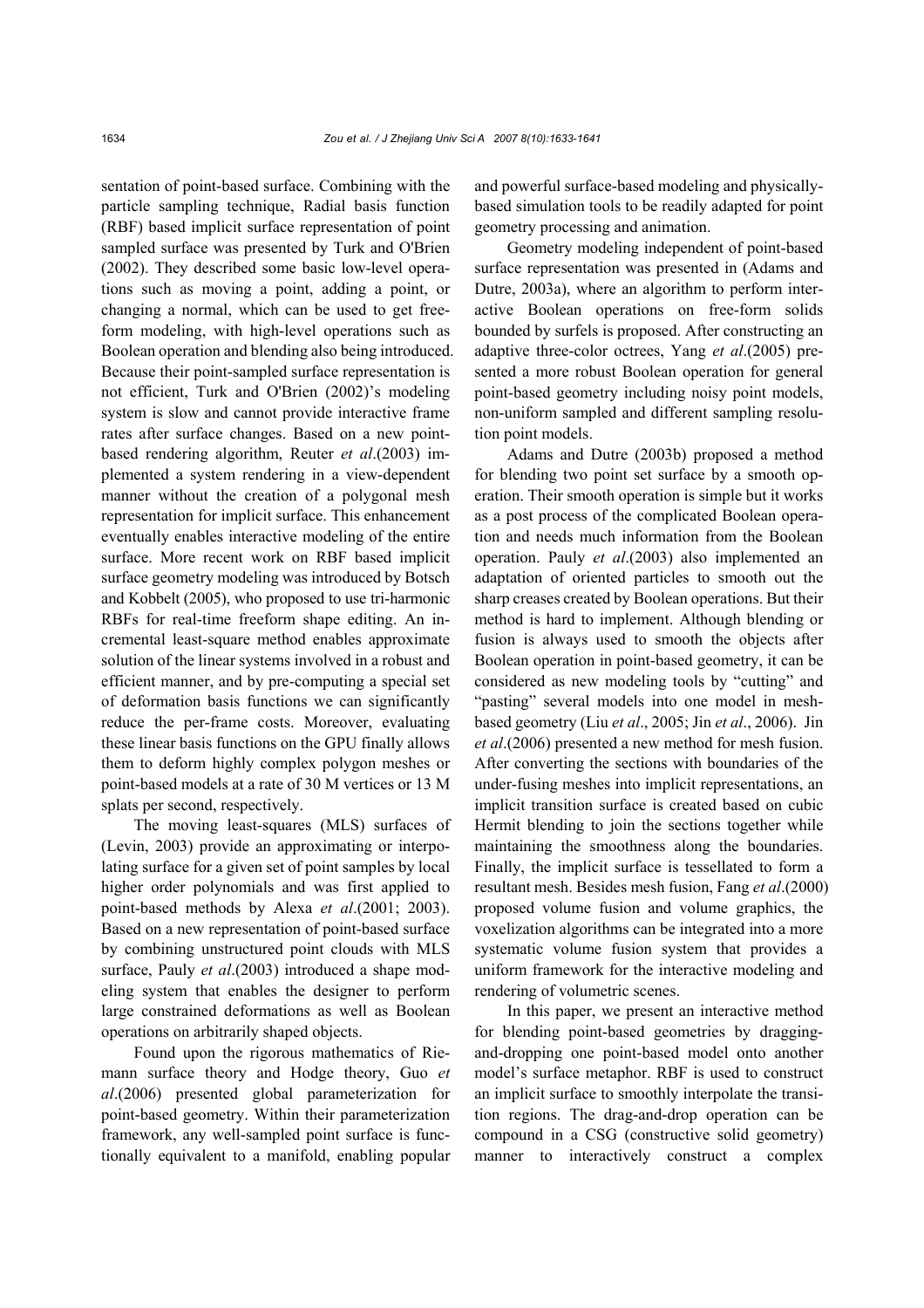point-based model from multiple simple ones. Experimental results showed that our method generates good quality transition regions between two raw point clouds and can effectively reduce the rate of the overlapping during the blending. We would like to emphasize that our method takes raw point cloud as the input, with only points' coordinate being available, and we only calculate points' normal when it is required.

The paper is organized as follows. Section 2 introduces the pipeline of our interactive point-based blending system. Section 3 presents the algorithm for dragging one point-based model on another model's surface metaphor, which lies on the core of our interactive blending system. Section 4 describes how to calculate the regions for blending, and Section 5 gives the RBF based construction of transition regions to smoothly interpolate the blending regions. In contrast to mesh blending, meshes and the transition regions will be combined into one model. Section 6 gives some experimental results, and Section 7 draws conclusions and presents our future work.

### INTERACTIVE BLENDING PIPELINE

We first introduce some abbreviations that will be used throughout the paper.

*M*p represents a point model, which is the primary entity for blending, and also the referring model adjusting 3D position. *M<sub>c</sub>* denotes a child point model, which is the point model to be dragged and blended together with *M*p. *P*inter denotes the polygon of interest, which is a polygon depicted by the user to express the blending scope.  $T_R$  describes a transition region which is a smooth implicit surface that interpolates the blending regions.

As shown in Fig.1, our interactive blending scheme can be described as follows:

(1) "Cutting" point model  $M_c$  from some other point model (Fig.1a).

(2) Finding the polygon of interest  $P_{\text{inter}}$  on  $M_c$ , then "Pasting"  $M_c$  to surface of  $M_p$  (Fig.1b).

(3) Dragging  $M_c$  freely on surface of  $M_p$  to some position  $P$ , calculating blending region  $F_c$  in  $M_c$  and  $F_p$  in  $M_p$ , then constructing transition region  $T_R$ (Fig.1c).

(4) If needed, adjust the 4 degrees of freedom

(DOFs) of  $M_c$  at P, recalculating  $F_c$  and  $F_p$  to construct a new transition region  $T_R$ . Repeating (3) and (4) (Fig.1d).

(5) Combining  $T_R$ ,  $M_c$  and  $M_p$  into one model  $M_b$ (Fig.1e).



**Fig.1 Schematics of interactive point model blending modeling. (a) Cutting; (b) Pasting; (c) Construction of transition region; (d) Position adjustment; (e) Combining transition region with the orginial models** 

## INTERACTIVE MODELING TOOLS

Freely adjusting model position is an essential part of multi-model blending system. Due to the difference between 2D view plane and 3D model coordinate system, it is hard for user to adjust model to the desired position. Experiences show that it is more convenient to adjust model position referred to to another model, i.e., the model to be blended with. Smooth Teddy (Igarashi and Hughes, 2003) implemented a similar interactive dragging metaphor on mesh surface. Here we present a 3D position adjusting metaphor in which the dragging model is always attached to the referred model's surface in the whole process. In addition, the user can modify the 4 DoFs attached to the movable model after it was dropped on to the other model's surface. Experiments show that with our 3D position adjustment tools, the user can quickly and freely perform the blending operation.

#### **Drag-and-drop**

Dragging an object can be considered as the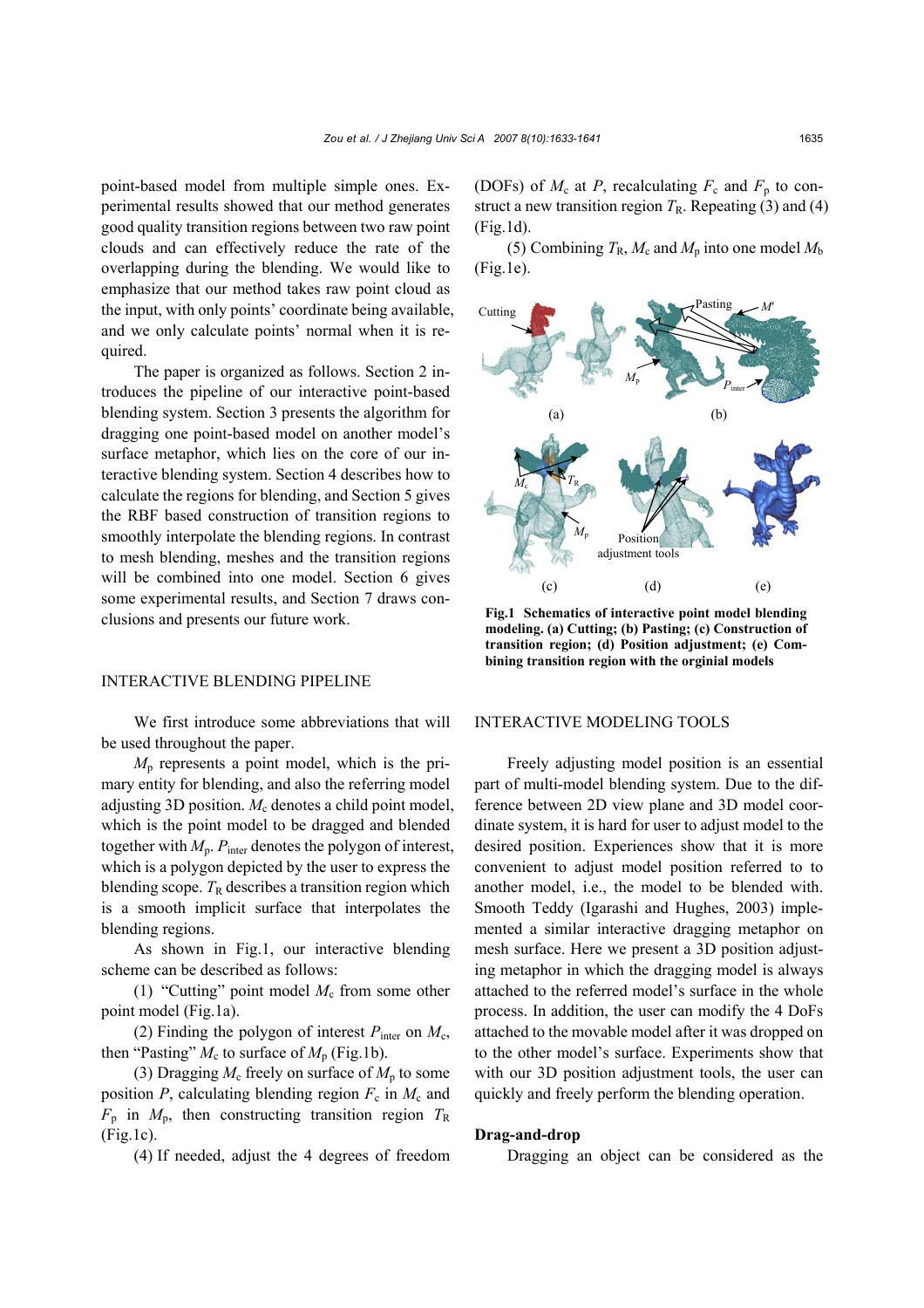process of transforming one initial position-normal pair  $(P_1, V_1)$  into the target position-normal pair  $(P_T, V_T)$ with translation and rotation. So the essential task is to compute  $(P_I, V_I)$  and  $(P_T, V_T)$ . The dragging process consists of two steps, namely, pasting  $M_c$  to the surface of  $M_p$ , and continuing dragging on  $M_p$ . The methods for computing  $(P_I, V_I)$  are different in the two steps.

After "cutting"  $M_c$  from one model, it is important for the user to figure out the blend region, namely the region of interest, on  $M_c$ . The boundary of region of interest is denoted by  $P_{\text{inter}}$ , which usually is the open boundary by the "cutting" of  $M_c$  from its original point model. Such open boundary can be detected by boundary detecting algorithm (Qian *et al*., 2005) on point model. A user can select the detected boundary or use freehand sketching tools to depict *P*inter. After  $P_{\text{inter}}$  is obtained,  $P_{\text{I}}$  can be taken as the centroid of  $P_{\text{inter}}$ , and  $V_{\text{I}}$  be the normal vector of the plane that least-square fits  $P_{\text{inter}}$ . It is clear that the target position-normal pair  $(P_T, V_T)$  in the current dragging operation becomes initial value of the next dragging operation.

#### Computing  $(P_T, V_T)$  based on discrete depth buffer

In the dragging operation, after pressing left-mouse-button (LMB) down and moving cursor from a 2D position  $P_{p2d}$  to a 3D point  $P_{p3d}$  on the surface of  $M_p$ ,  $P_T$  becomes  $P_{p3d}$  and  $V_T$  is the normal of the surface at  $P_{p3d}$ . A hardware based discrete depth buffer algorithm is used here to efficiently identify  $P_{p3d}$  and its normal from  $P_{p2d}$ . Depth buffer based algorithm is characterized by calculating the 3D position in the World Coordinate System (WCS) from Graphic Device Interface (GDI) point, based on the model's current rendering parameters such as view matrix, projection matrix, view port and depth buffer. In the same manner, 3D positions will be calculated from the GDI points that are close to  $P_{p2d}$ , and a least-squares plane will be fitted to these 3D points.

Before calculating  $P_{p3d}$  from  $P_{p2d}$ , we need to prepare the depth buffer first. As the user presses LMB inside boundary box of  $M_c$ , the algorithm starts to do the preprocessing. The system first cleans the depth buffer, and then renders  $M_p$ , which becomes the depth buffer for  $M_p$ . Fig.2b is the depth buffer for point model in Fig.2a. Fig.2g is mesh of the point model after triangulation, and Fig.2h is the corresponding depth image. It can be seen that the depth image of point model is not continuous, but the mesh's depth image is.



**Fig.2 Raw depth images and discrete sorted depth images of point cloud and mesh. (a)~(f) are point clouds, (g)~(l) are meshes. Lighter dots mean that the points are closer to the view plane**

The use of depth images for calculating  $P_{p3d}$ from  $P_{p2d}$  can cause the problem that two close cursor positions can result in 3D positions far away, and produces poppy effects in dragging. In Fig.3, two 2D cursor point  $P_1$  and  $P_2$  are supposed to produce two 3D points on the front surface of the point model (rectangles in the figure). Because of the discontinuity of the depth image, one 3D point is at the deepest distance, and the other is on the back surface of the point model. To overcome this defect, we discretize the depth buffer to make the depth image in a visually continuous fashion as follows:

Step 1: Partition the current depth buffer into continuous blocks, with each block size being *n*×*n*, where *n* is a discretization resolution.

Step 2: Iterate each block, and set each block's depth to the minimum depth of this block.

Step 3: Allocate a block of memory *M* to record these blocks and corresponding depth, *M* will be used in the operations that follow.



**Fig.3 Incorrect reversed-projection based on depth buffer**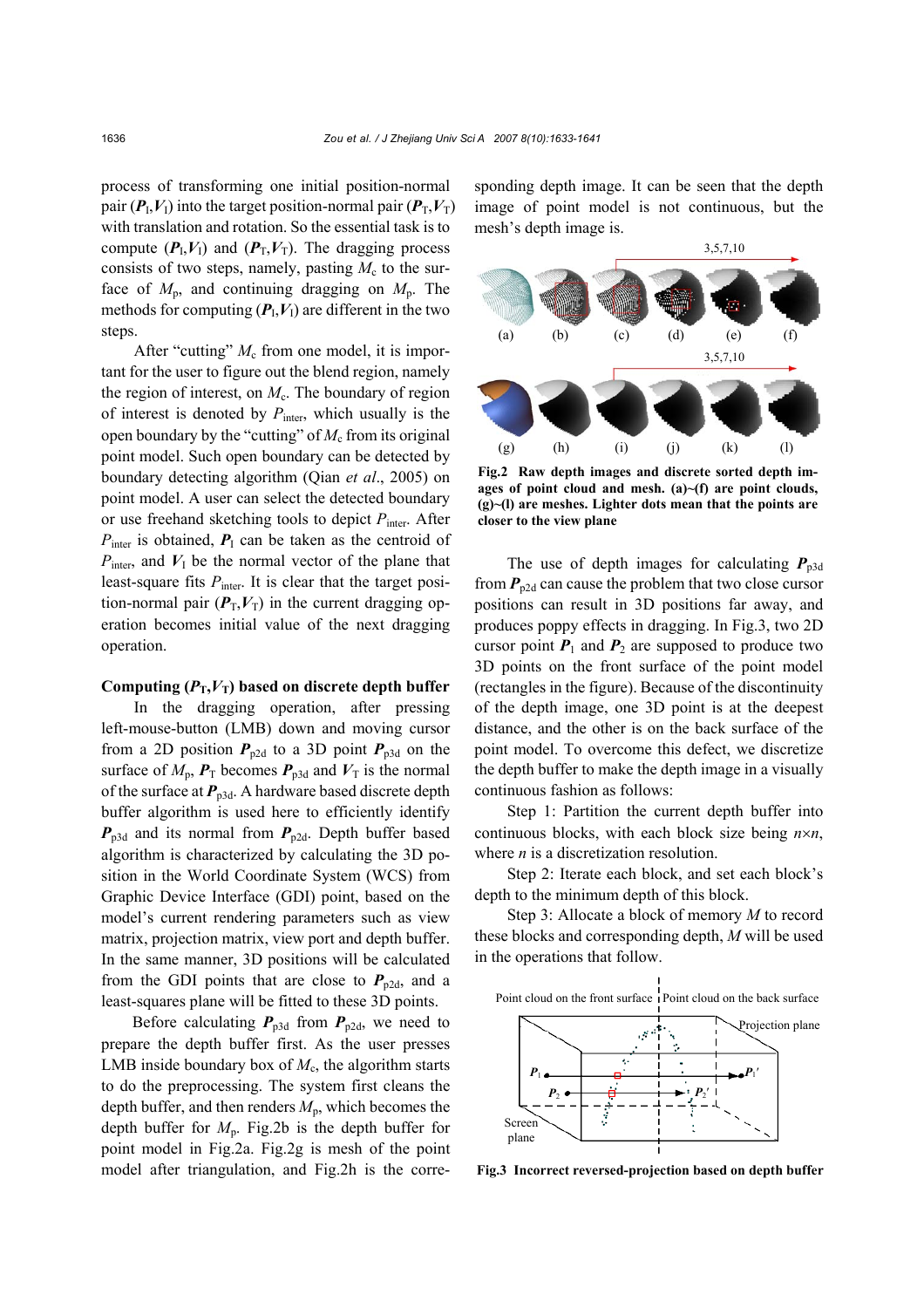Figs.2c~2f show different depth buffers using different resolution *n* on the same depth buffer in Fig.2b. As expected, when *n* increases, the depth buffer becomes more and more continuous; till *n*=10, it becomes completely continuous visually. A visually continuous depth buffer will give a smooth dragging of  $M_c$  on  $M_p$ 's surface. In this paper, *n* is set to 10. Grossman and Dally (1998) presented a pull-push algorithm to fill gaps of depth buffer. Our discrete buffer algorithm is similar to the pull-push algorithm, but only has the pull stage and weights of different pixels are set to 1 or 0. So our algorithm is simpler and faster than the pull-push algorithm.

Our depth buffer based algorithm can sometimes go wrong. Once LMB is pressed down and starts to move, the dragging algorithm is activated. As mentioned,  $V<sub>I</sub>$  is taken to be the centroid of the 3D coordinates of  $P_{\text{inter}}$ . Let the centers of the 2D GDI and cursor positions  $P_{\text{inter}}$  be  $C_{2d}$  and  $P_{2d}$ , respectively. When the cursor is moved to a new position  $P_{n2d}$ , we would expect  $C_{2d}$  to move to a new position  $C_{n2d}$ = $C_{2d}$ + $(P_{n2d}-P_{2d})$ . This may not be always true in practice since  $M_c$  is required to stay on the surface of  $M_p$ . As illustrated in Fig.4, if the cursor is out of  $M_p$ 's surface, the new position becomes  $C_{n2d}$ <sup>'</sup> rather than  $C_{n2d}$ .



**Fig.4** Centroid  $C_{n2d}$ 's actual and theoretical positions

We fix the above problem by discretizing the line segment  $C_{2d}C_{n2d}$  using Bresenham algorithm.  $C_{n2d}$ <sup>'</sup> is chosen to be the last point on surface of  $M_p$ along  $C_{2d}C_{n2d}$ , whose depth value is less than 1.0, and  $P_T$  can then be correctly calculated from  $C_{n2d}$ <sup>'</sup> and its depth value is in discrete depth buffer *M*.

 $V<sub>T</sub>$ , the normal vector associated with  $P<sub>T</sub>$ , can be computed by fitting a least square plane through  $P_T$ and its neighbors. With the (reasonable) assumption that  $P<sub>T</sub>$  and its neighbors have continuous depth values after discretization of the depth buffer,  $P_T$ 's neighbors can be obtained (Fig.5) as follows. Let the block index of  $C_{n2d}$ ' in *M* be ID, the 8 connected neighbors of ID in *M* are searched. The depth of  $C_{n2d}$ <sup>o</sup>'s surface neighboring points is less than 1.0. In Fig.5, seven points whose depths are less than 1.0 will be used in the least square fitting. After  $(P_I, V_I)$  and  $(P_T, V_T)$  are obtained, we can make the transform. We first rotate  $P_{\text{inter}}$  and  $M_c$  along the axis  $(P_I, V_T \times V_I)$  with an angle  $\alpha = V_T \times V_I$ . Then we translated  $P_{\text{inter}}$  into a vector  $P_T$ − $P_I$  (refer to Fig.6), and then update the position-normal pair by setting the current target position-normal pair  $(P_T, V_T)$  to the new  $(P_I, V_I)$ .



**Fig.5 Neighbor searching for computing normal vector**



**Fig.6 Transformation after drag operation. (a) Drag; (b) Translation and rotation. (c) and (d): Observing from different viewpoints**

#### **Local position adjustment**

The user can adjust  $M_c$  to any point on surface of *M*p with the dragging metaphor. In many cases, the user still needs to adjust  $M_c$  locally, e.g., rotating  $M_c$ around the centroid or translating along the normal vector of centroid. We provide this joystick-like local position adjustment method as follows (Fig.7):



**Fig.7 Local adjustment of the point position**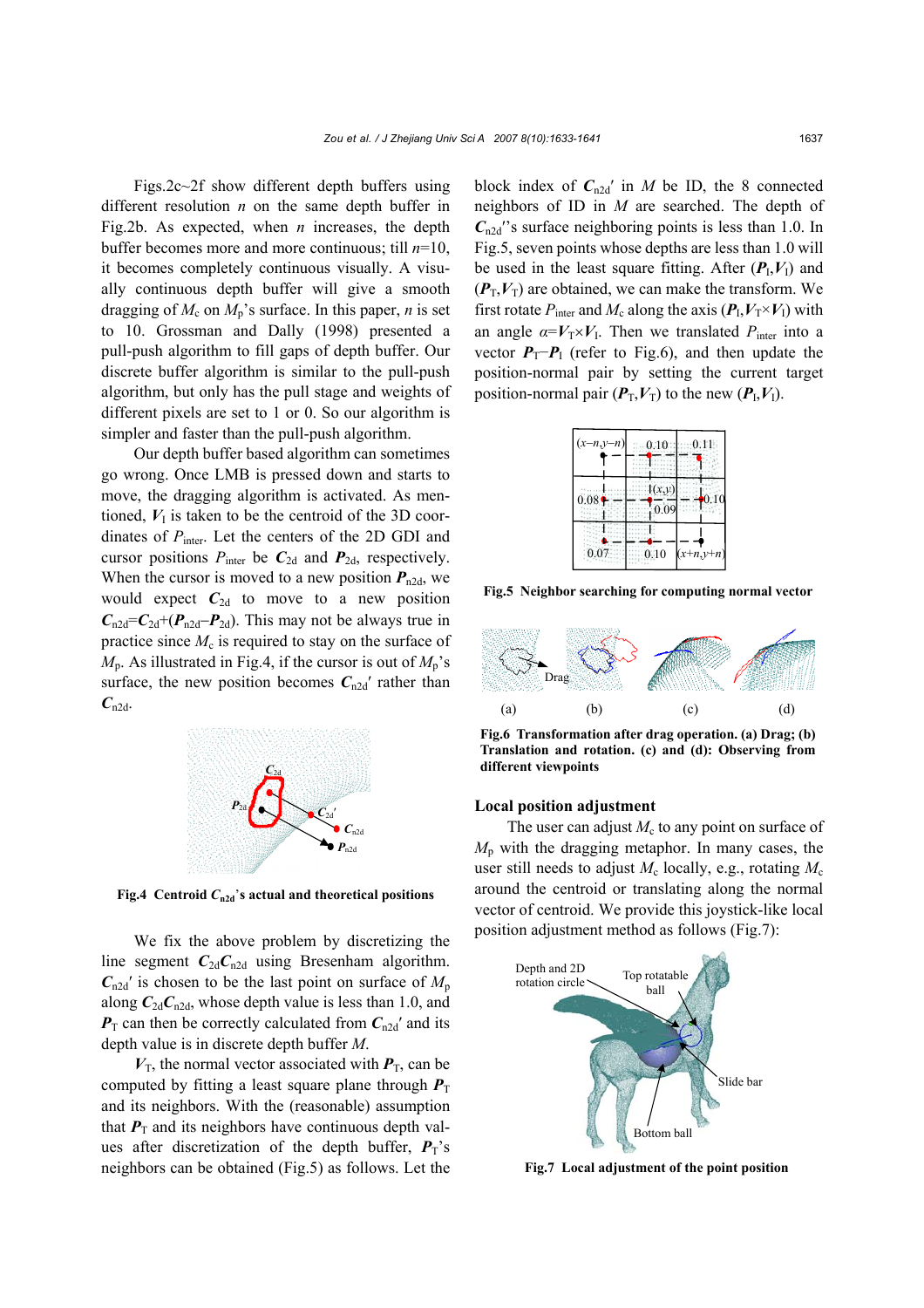(1) Dragging the circle along the slide bar to bring  $M_c$  to slide along the slide bar—this makes a translation along the normal of centroid.

(2) Dragging the tiny ball along the circle to bring  $M_c$  to rotate around the slide bar—this makes a rotation around the normal at centroid.

(3) Dragging the top end of the slider bar to make  $M_c$  rotate around the centroid—this makes a rotation around the centroid.

#### COMPUTING THE BLENDING REGION

An important step in blending point model is to calculate the blending region. After culling out two models' interlaced points, Turk and O'Brien (2002) used all points of both models as the blending region. The high computation complexity of this global blending limits its application to large scale model. We propose a local blending strategy here by constructing an implicit surface from blending regions adjacent to  $P_{\text{inter}}$  in  $M_c$  and  $M_p$ . Our local blending strategy is more efficient and not sensitive to the size of the blending model.

A simple way to find blending region might use k-d tree to find neighboring points of  $P_{\text{inter}}$ , but the blending regions identified by this way will include interlaced points, which will be impossible for RBF to generate a smooth transition region. We compute the blending regions in real-time. Once  $P_{\text{inter}}$  and  $M_c$  are transformed to new positions, blending region  $F_c$  in  $M_c$  and  $F_p$  in  $M_p$  will be calculated efficiently as follows:

(1) Fit a least square plane  $P_f$  through  $P_{\text{inter}}$ .

(2) Project  $P_{\text{inter}}$  to  $P_f$  to get a polygon  $P_{\text{pri}}$ . After scaling  $P_{\text{pri}}$  twice in different ratios using 'equidistant scale' algorithm, we get two polygons *P*in and *P*out, as shown in Fig.8.

$$
P_k = P_k + E_{(k-1)k} \times N_{\text{plane}} \cdot S,
$$

where  $E_{(k-1)k}$  is the vector from  $P_{k-1}$  to  $P_k$ ,  $N_{\text{plane}}$  is the normal of  $P_f$ . We use equidistant scaling since it can produce more reasonable results for both convex and concave polygons than center based scaling.

(3) Compute  $F_p$  by first projecting all points in  $M<sub>p</sub>$  to the plane  $P<sub>f</sub>$ , and putting all the projected points in  $F_p$ , then excluding from  $F_p$  those points on the back surface based on the depth value (Fig.9a).

(4) Compute  $F_c$  (Fig.9b): offsetting  $P_f$  as a distance along its normal to  $M_c$  to get a plane  $P_{front}$ , with points of  $M_c$  between  $P_f$  and  $P_{front}$  being put into  $F_c$ .



**Fig.8 Center based scaling vs equal distance scaling**



**Fig.9** Blending region on  $M_p$  (a) and  $M_c$  (b)

# CONSTRUCTING THE TRANSITION REGIONS

After computing the blending regions  $F_c$  and  $F_p$ , we will construct the transition region  $T<sub>R</sub>$ , which smoothly interpolates  $F_c$  and  $F_p$ . The problem of constructing the transition region can be considered to construct a surface *M* passing through all distinct points in  $F_c$  and  $F_p$ , which is a classical surface reconstruction problem. A more general expression of surface reconstruction problem is: given *n* distinct points  $\{(x_i, y_i, z_i)\}_{i=1}^n$  on a surface *M* in  $\mathbb{R}^3$ , find a surface *M*′ that is a reasonable approximation to *M*.

In this paper, we propose to use implicit function  $f(x,y,z)$  to define *M*. We try to find a function *f* which implicitly defines a surface  $M'$  and satisfies  $f(x_i, y_i)$ ,  $(z_i)=0$  (*i*=1, ..., *n*), where  $\{(x_i, y_i, z_i)\}_{i=1}^n$  are the given points on *M*.

In order to avoid the trivial solution (i.e., *f* is zero everywhere), off-surface points are appended to the input data and are given non-zero values. We use the method in (Carr *et al*., 2001) to generate off-surface points by projecting along the point normal. Off-surface points may be at either side of the surface. There are two problems here to solve: estimating point normal and determining the appropriate projection distance *h*. After constructing local triangulations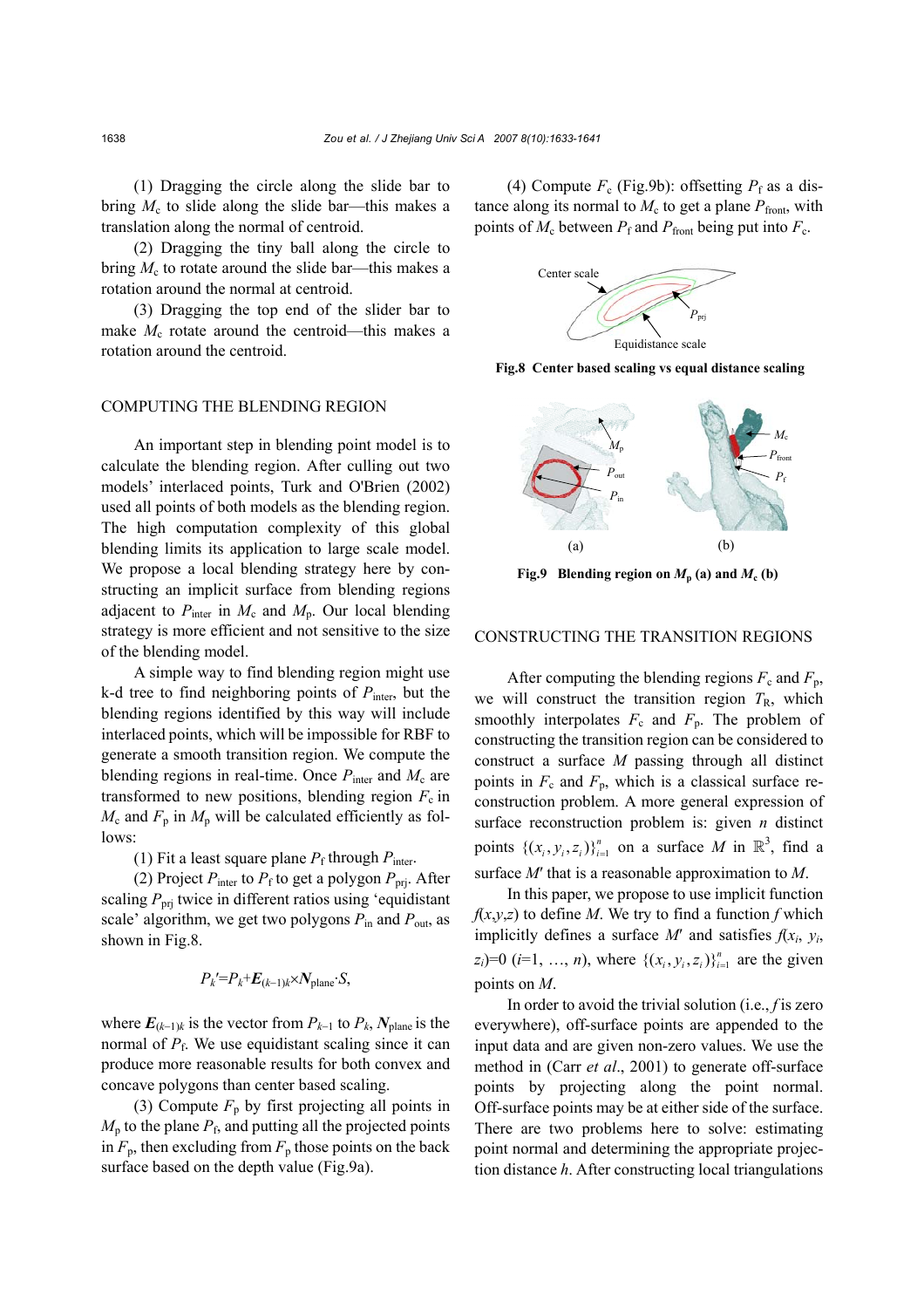for  $F_p$  and  $F_c$ , normal vectors at points can be easily and robustly computed from their triangulations. To avoid self-intersection, the projected point is taken to be the closest surface point generated, and the projection distance *h* is taken as the smaller distance in  $F_c$ and  $F_p$ . We assign the value 1.0 (-1.0) to the points outside (inside) of the objects.

Off-surface point gives additional constraints for implicit function *f*:

$$
f(x_i, y_i, z_i) = d_i \neq 0, i = n+1, ..., N.
$$

An obvious choice for *f* is the signed-distance function, where the  $d_i$  is chosen to be the distance to the closest surface point.

Given a set of zero-valued surface points and non-zero off-surface points, we now have a scattered data interpolation problem: we want to approximate the signed-distance function  $f(x)$  by an interpolant  $s(x)$ . RBF is considered to be a successful solution for scattered data interpolation problem, and has been used in surface reconstruction (Savchenko *et al*., 1995; Carr *et al*., 2001), mesh hole-filling (Du *et al*., 2005), mesh fusion (Jin *et al*., 2006), and point cloud editing (Chen *et al*., 2006) and modeling (Turk and O'Brien, 2002; Reuter *et al*., 2003; Botsch and Kobbelt, 2005). An RBF has the form:

$$
s(x) = p(x) + \sum_{i=1}^{N} \lambda_i \Phi(|x - x_i|),
$$
 (1)

where *p* is a polynomial of low degree,  $p = c_1 + c_2x + c_1x$  $c_3y+c_4z$ . |·| is Euclidean norm on  $\mathbb{R}^3$ ,  $\{\lambda_i\}$  are real numbers and the base function *Φ* is a real-valued function on  $[0, +\infty)$ . Different base functions are chosen for different scattered datasets. In this paper we choose the tri-harmonic splines  $\Phi(x) = |x|^3$  as the base function, as the energy minimization properties of tri-harmonic splines make them well suited to represent 3D objects. By solving a linear equation system, we can get the coefficients in Eq.(1), thus we have the expression of RBF function. Then we use a marching tetrahedral variant to sample the implicit surface. Those points obtained by the marching tetrahedral method are taken as the transition region. There are some efficient methods to solve the RBF surface (Carr *et al*., 2001). We use a modified fast

multipole method (FMM) (Beatson *et al*., 2006) and the center reduction algorithm to improve the efficiency of solving the RBF surfaces in this paper. After centers are clustered in a hierarchical manner, far- and near-field expansions are used to generate an approximation to that part of RBF due to the centers in a particular cluster.

After the transition region  $T_R$  is computed, we can combine  $T_R$  and blend two models  $M_c$  and  $M_p$  into one model  $M_r$  (Fig.10). Since  $T_R$  is somehow overlapped with  $M_c$  and  $M_p$ , we need to eliminate the overlapped points. We first put points in  $M_{\rm p}$ , whose projections on plane  $P_f$  are outside of  $P_{\text{out}}$ , into  $M_f$ . Then put all the points in  $M_c$  at the other side of  $P_f$  into  $M_r$ . Since  $T_R$  can be classified into two parts  $S_1$  and  $S_2$ by their distances to  $P_f$  with a threshold— $S_1$  being within the threshold, and  $S_2$  outside the threshold. Those points in  $S_1$  whose projections on  $P_f$  are inside of  $P_{\text{out}}$  will be put into  $M_{\text{r}}$ , and those in  $S_2$  that lie between  $P_f$  and  $P_{front}$  will also be put into  $M_r$ .



**Fig.10 Combining the blending region with the original two point clouds**

#### RESULTS AND DISCUSSION

We implement our interactive blending method for point cloud on a P4 2.8 GHz with 512 MB memory PC with Windows 2000 OS. Table 1 gives a statistics on the time spent on the examples used in this paper. Due to the computation complexity of RBF, our blending system is not real-time, with the blending time ranging from several seconds to thirty seconds. Most of these point cloud models are derived from meshes by erasing edges and normal from mesh, just reserving vertices' coordinate, which make them the same as row point cloud. We construct mesh for the combining result to see the blending effect. Fig.11a and Fig.11b illustrate that we can use this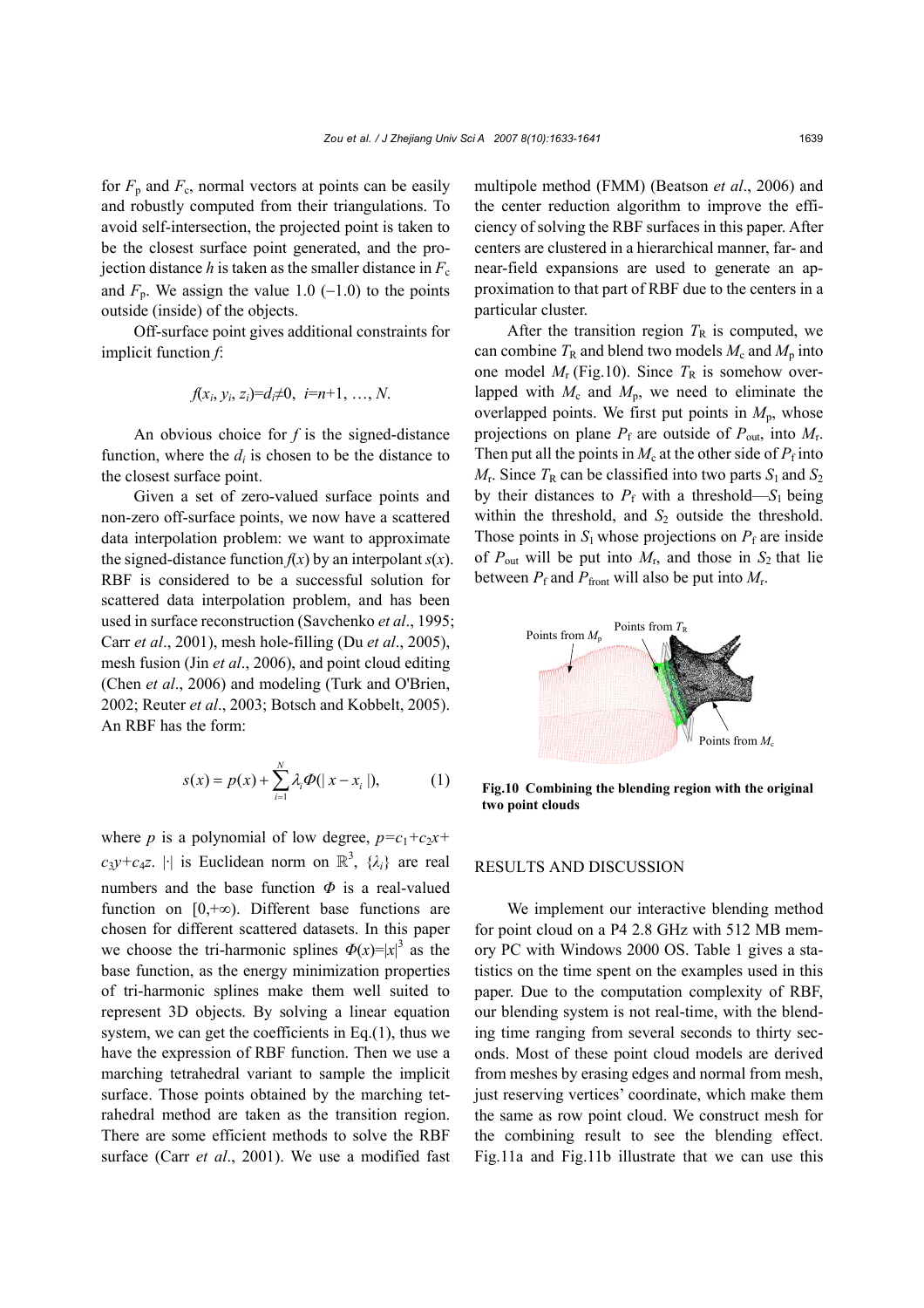interactive blending method several times to model a complicated model. Blending time includes RBF fitting time and marching tetrahedral surface sampling time. Blending of Fig.11a is much more than double the time of Fig.11b as it sampled many more points in the transition region. It shows that our blending algorithm is not sensitive to the total number of points in models, but is related to the number of points in the blending region. Fig.11c illustrates that our algorithm can blend irregular sample model (the triceratops is irregularly sampled).



**Fig.11 The blending of head and body (a), horse and wings (b) and shoe and triceratops (c)** 

**Table 1 Statistics on the time spent in the blending** 

| Figure | Points in<br>model | Points in<br>blending<br>region | <b>RBF</b><br>centers | Points in<br>transition<br>region | Blend-<br>ing time<br>(s) |
|--------|--------------------|---------------------------------|-----------------------|-----------------------------------|---------------------------|
| 11a    | 75904              | 1512                            | 617                   | 16463                             | 25                        |
| 11b    | 76.501             | 758                             | 309                   | 1191                              |                           |
| 11c    | 35002              | 953                             | 337                   | 3383                              | 8                         |

# CONCLUSION AND FUTURE WORK

In this paper, we presented an interactive blending modeling method for point-based geometry. After intuitively and interactively dragging one point model onto the surface of another point model, the user can "cut" a portion of the model from one model, and "past" it on the other model. It is convenient for the users to find a reasonably satisfactory position for blending with the dragging and local position adjustments metaphors. Based on the polygon of interest, blending regions are automatically calculated. An implicit surface interpolating the blending regions is constructed, and a modified fast multipole method is implemented to speed up the solution and sampling of the implicit surface. As emphasized in the introduction, our algorithm is proposed to process raw point cloud. Some models used in our experiment are obtained from mesh model by erasing edges and normal, just keeping vertices coordinates, which are considered as raw point cloud. In practice, if we keep vertices' normal, some parts of our method could be simplified:

(1) Computation of  $V_T$  from the depth buffer. By also rasterizing the normal in the depth buffer, "costly" least squares fit can be avoided.

(2) Computing offset points for the radial basis function becomes much easier (triangulation can be avoided).

Our future work includes a GPU-based implementation to speed up the blending process and the implementation of other geometry modeling methods for point-based geometries. Another issue is the smoothness of the transition region constructed by RBF. We will provide some way to vary the smoothness of the transition region by controlling the limit of fitting functions derived from the given points in blending region.

#### **References**

- Adams, B., Dutre, P., 2003a. Interactive boolean operations on surfel-bounded solids. *ACM Trans. on Graph*., **22**(3):651- 656. [doi:10.1145/882262.882320]
- Adams, B., Dutre, P., 2003b. A Smoothing Operator for Boolean Operations on Surfel-bounded Solids. Geometric Computing Group Tech. Rep., Stanford University.
- Adams, B., Wicke, M., Dutre, P., Gross, M., Pauly, M., Teschner, M., 2004. Interactive 3D Painting on Pointsampled Objects. Proc. Eurographics Symp. on Point